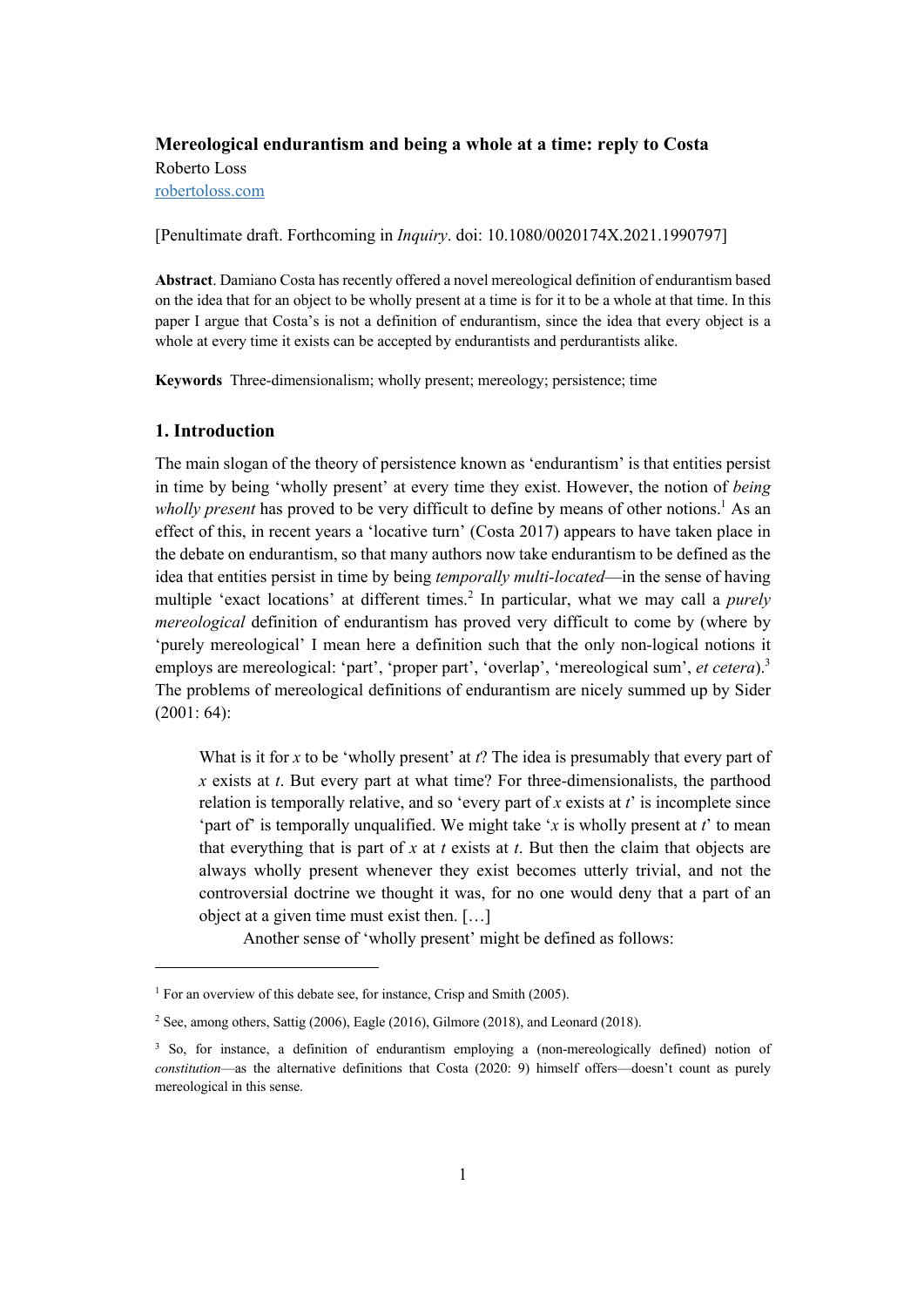*x* is *strongly wholly present* throughout interval  $T =_{df}$  everything that is at *any* time in T part of *x* exists and is part of *x* at every time in T.

But the claim that objects are always *strongly* wholly present throughout their careers is too strong a formulation of three-dimensionalism, for it entails the impossibility of gain or loss of parts. […But] mereological essentialism should not be *built into* the statement of three-dimensionalism, for most three-dimensionalists reject it.

Recently, Costa (2020) has offered a novel purely mereological definition of endurantism which he claims to be up to the task. The intuitive gloss on which Costa's definition is based is the following:

(IGW) Something is wholly present at a time if and only if it is present at that time by being a whole at that time.

Such a gloss is then turned into a more precise definition as follows:

(IGW') *x* is wholly present at a time *t* if and only if *x* exists at *t* and if *x* is complex at *t*, then *x* is identical to a sum of some of its proper parts at time *t*. 4

In this paper I will argue that—*pace* Costa—(IGW'') is *not* a definition of endurantism. As I will show, in fact, (IGW'') appears to be a perfectly sensible thesis that both endurantists and perdurantists can accept.

### **2. Not a definition of endurantism**

Assuming in the background a B-theoretic, eternalist theory of time (according to which past, present, and future entities all exist and there is no 'privileged present' constantly changing as time 'goes by') it is natural for endurantists to employ as their primitive mereological notion the three-place notion of *parthood-at-a-time*  $({\leq_L})^5$ .<sup>5</sup> The temporal notions of proper-parthood-at-a-time  $(\leq_t)$ , overlap-at-a-time  $(0_t)$ , and sum-at-a-time  $(S_t)$  can be defined in terms of the notion of parthood-at-a-time as follows (notice that, given the importance in this paper of clearly distinguishing between *temporal* and *atemporal* notions I will use phrases like '*x* is part-at-*t* of *y*', '*x* and *y* overlaps-at-*t*', *et cetera*, instead of the more colloquial '*x* is part of *y* at *t*', '*x* overlaps *y* at *t*', *et cetera*):

<sup>4</sup> As it will become clear below, my criticism applies also to the other purely mereological definition of endurantism provided by Costa, namely those he calls 'Whole presence 1' (p. 6) and 'Whole presence 2' (pp. 7-8). Instead, the definitions he calls 'Whole presence for constitution theorists' (p. 9) and 'Whole presence for time traveller's (p. 10) are not *purely* mereological and are, thus, beyond the scope of this paper.

<sup>5</sup> Notice that in what follows I will take times to be *instants* rather than intervals of time.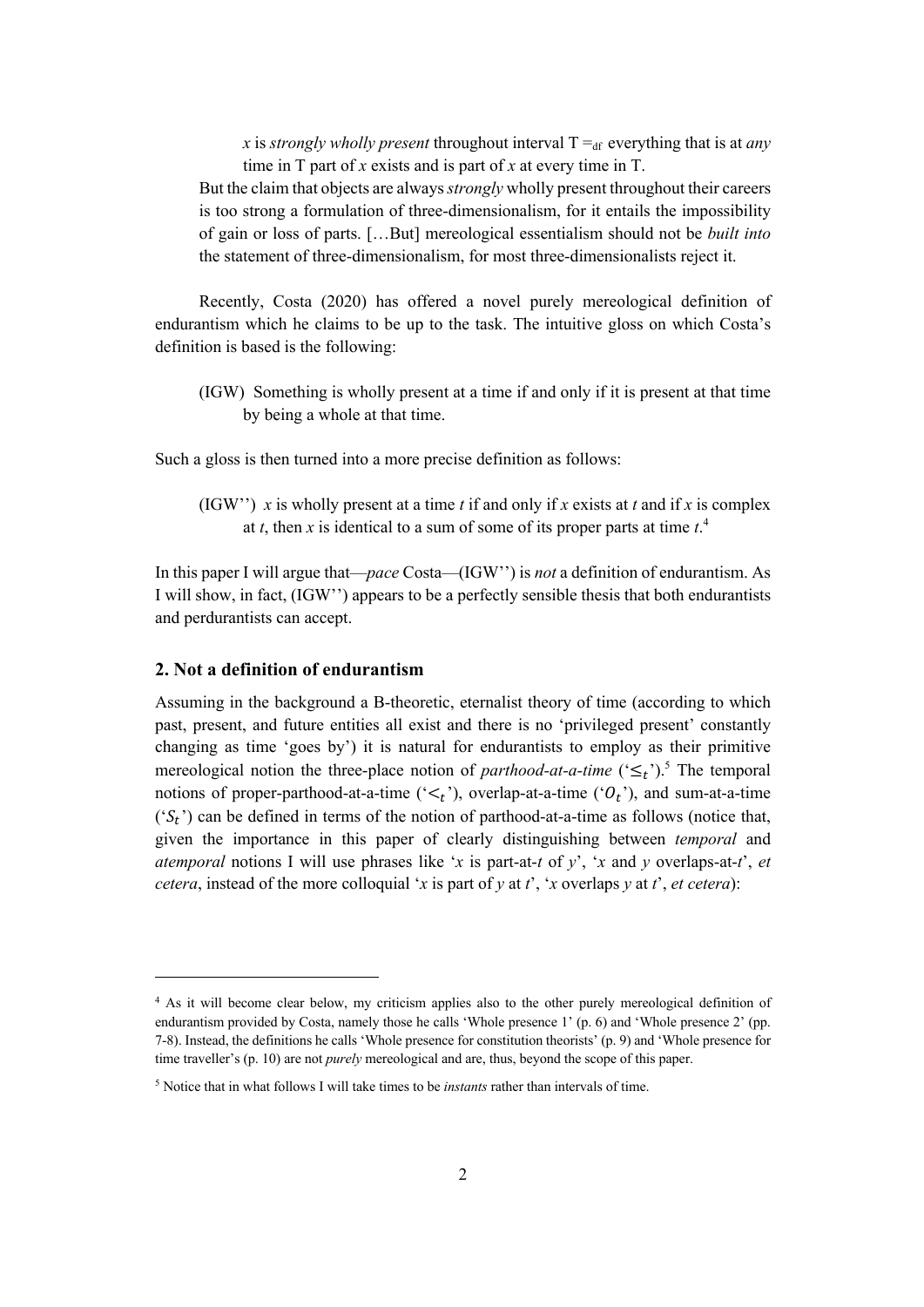(Proper-part-*t*)  $x \leq_t y =_{df} x \leq_t y \land x \neq y$ *x* is a proper-part-at-*t* of *y* if and only if *x* is a part-at-*t* of *y* and *x* is different from *y*

(Overlap-*t*)  $0_t xy =_{df} \exists z (z \leq_t x \land z \leq_t y)$ *x* overlaps-at-*t y* if and only if some *z* is a part-at-*t* of both *x* and *y*

(Sum-*t*) 
$$
S_t(x, \phi y) =_{df} \forall z (O_t zx \leftrightarrow \exists y (\phi y \land O_t yz))
$$
  
*x* is a sum-at-*t* of every *y* such that  $\phi y$  if and only if something overlaps-at-*t* x if and only if it overlaps-at-*t* some *y* such that  $\phi y$ 

Costa (2020: 6) employs a notion of parthood-at-a-time according to which an entity *x* can be a part-at-*t* of an entity *y* only provided that *x* is *entirely located* at *t*:

I am here assuming a notion of temporary parthood whereby a temporary part is such that it is entirely located at the relevant time […] where an entire location of *x* is conceived of as a region which has an exact location of *x* as a part […]. To illustrate, under such an understanding, a perdurantist would say that the current temporal part of my left hand is a part now of me, whereas my left hand as a perduring entity is not a part now of me, for it is not entirely located at the present instant […]' (Costa 2020: 6)

Notice that this assumption isn't completely uncontroversial. For instance, philosophers embracing both 'mereological' and 'locational' perdurantism (Gilmore 2018: section 6.3.2) and defining the notion of part-at-a-time along the lines of Sider (2001: 57; see also below) will accept that in many cases something can be part-at-*t* of something else while being exactly and, thus, entirely located at a region of spacetime not contained by *t*. For instance, these philosophers will claim that, while there are many times *t* such that my right arm is part-at-*t* of my body, the exact location of my arm is a four-dimensional region of spacetime that is not contained as a part by any of these times, so that my right arm isn't entirely located at any of them. Be that as it may, however, in what follows I will simply follow Costa and accept this assumption.

Assuming that exact location is a function and so that objects are not multi-located (a claim Costa's theory should at least be compatible with), it follows from Costa's assumption concerning the notion of parthood-at-a-time that any entity that exists at *more* than one time cannot be a part of itself at any time *t* at which it exists (in what follows ' $E_t x$ ') stands for '*x* exists at *t*', and ' $Px$ ' stands for '*x* exists at more than one time':  $P x =_{df} \exists t \exists u (t \neq u \wedge E_t x \wedge E_u x)$ '):

$$
(PPT) \quad \forall x \forall t \big( (Px \land E_t x) \rightarrow \neg x \leq_t x \big)
$$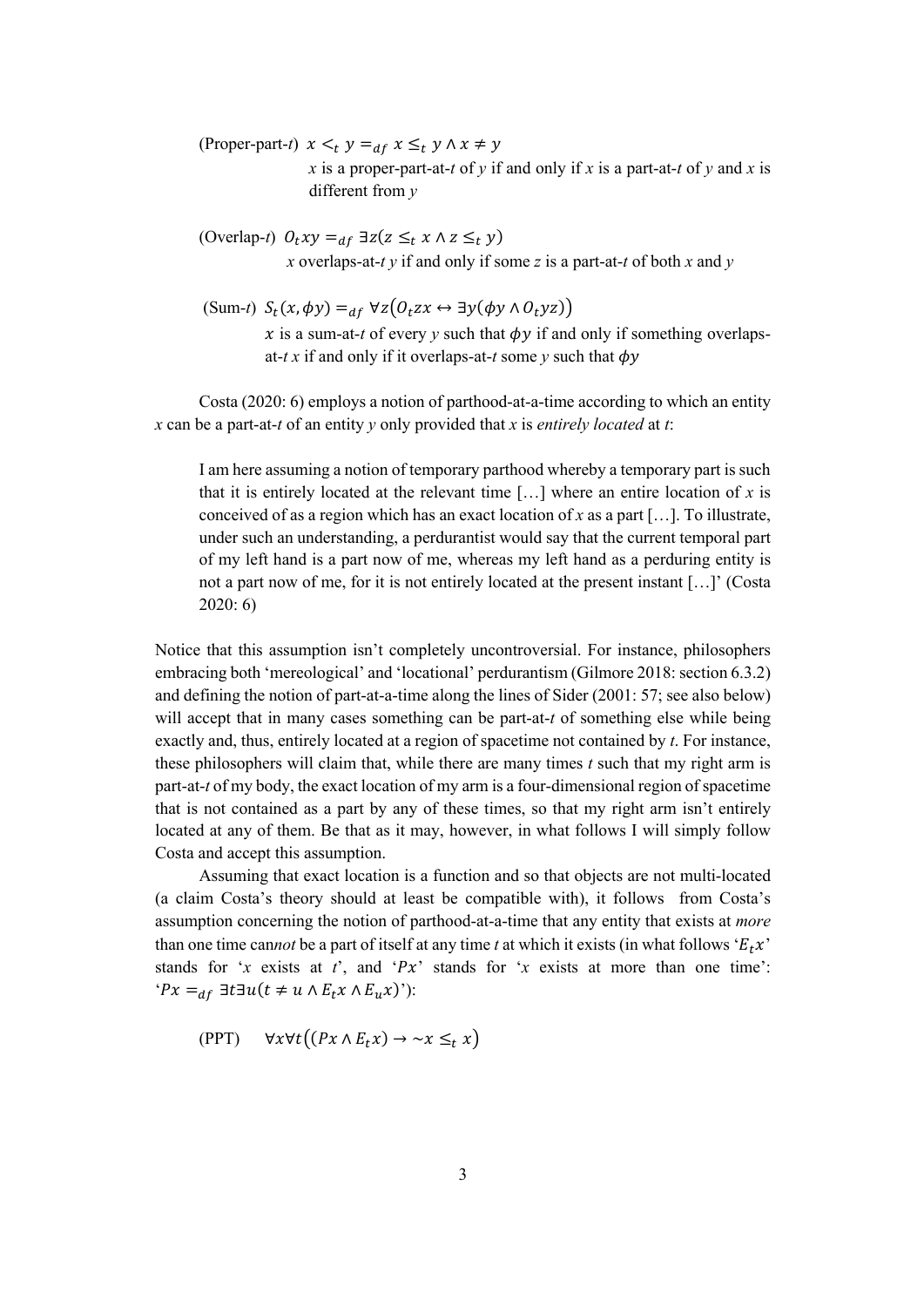In fact, if an entity *x* was part-at-*t* of itself in this sense, then it would have to be entirely located at *t*, and thus exactly located *only* at *t*. However, this would prevent it from existing at other times (given the highly plausible assumption that an object exists at a time if only if it is weakly located at that time, and thus, that an object exists at a time *t* if and only if its exact location overlaps *t*). 6

Letting ' $C_t x$ ' stand for '*x* is a composite object at *t*' (namely, an object with proper parts-at-*t*) the notion of being wholly present at a time *t* is defined by Costa (2020: 6) along the following lines:

(WHP) *x* is wholly present at  $t =_{df} E_t x \wedge C_t x \wedge \exists z (S_t(z, y \leq t x) \wedge x = z)$ 

Therefore, Costa's mereological definition of endurantism can be formulated as follows:

(END)  $\forall x \forall t ((E_t x \land C_t x) \rightarrow \exists z (S_t(z, y <_t x) \land x = z))$ For every object *x* and time *t*, if *x* exists at *t* and is a composite object at *t*, then *x* is identical to a sum-at-*t* of the proper parts-at-*t* of *x*

The problem with (END) is that also four-dimensionalists can accept that every entity that exists-at-*t* and has proper parts-at-*t* is identical to the sum-at-*t* of their properparts-at-*t*—and, thus, 'wholly present' at *t* in this sense. Consider, for instance, Sider's (2001) version of four-dimensionalism. Sider (2001) defines the notions of *instantaneous temporal part* and *parthood-at-a-time* in terms of an atemporal notion of parthood as follows:

- (ITT) '*x* is an instantaneous temporal part of *y* at instant  $t =_{df} (1) x$  is a part of *y*; (2) *x* exists at, but only at, *t*; and (3) *x* overlaps every part of *y* that exists at *t*.' (Sider 2001: 59)
- (P@T) '*x* is part of *y* at *t* iff *x* and *y* each exist at *t*, and *x*'s instantaneous temporal part at *t* is part of *y*'s instantaneous temporal part at *t*.' (Sider 2001: 57)

In addition, Sider formulates four-dimensionalism as follows:

<sup>6</sup> I am here relying on the following principles concerning the notions of exact, weak, and entire location:

<sup>(</sup>WL) *x* is weakly located at *r* if and only if there is a region *s* such that *x* is exactly located at *s* and *r* overlaps *s*

<sup>(</sup>ENL) *x* is entirely located at *r* if and only if there is a region *s* such that *x* is exactly located at *s* and *s* is part of *r*

<sup>(</sup>see Parsons 2007: 204-5).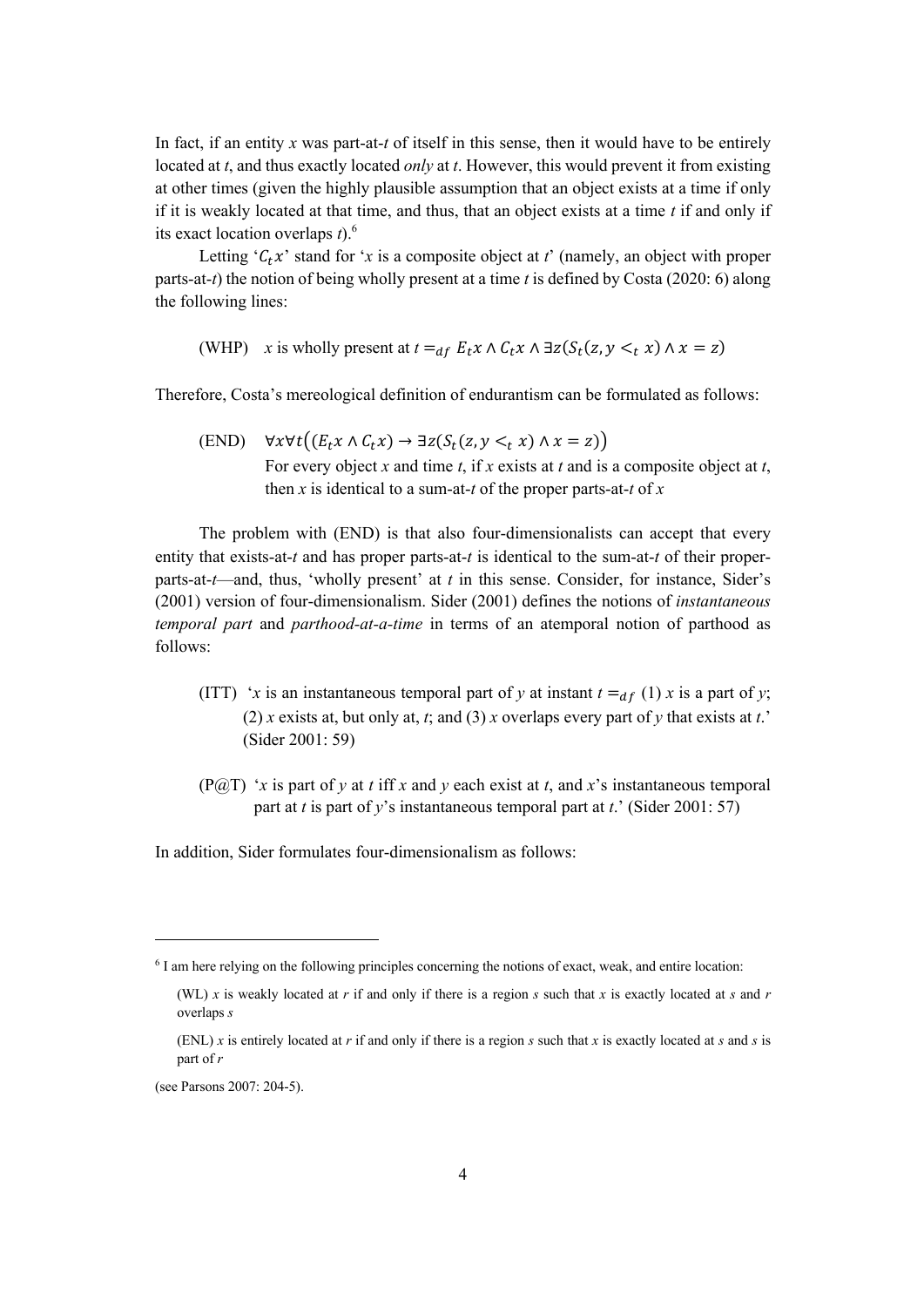(4D) 'necessarily, each spatiotemporal object has a temporal part at every moment at which it exists.' (Sider 2001: 59)

Given these assumptions, it is easy to prove (assuming that the atemporal notion of parthood is reflexive and transitive) that the notion of parthood-at-a-time defined in  $(P@T)$ is both 'conditionally reflexive' (as we may say) and transitive (to avoid ambiguities, I will use in what follows ' $\leq_t^4$ ' for the notion of parthood-at-a-time defined in (P@T)):

**Conditional Reflexivity**:  $\forall x \forall t (E_t x \rightarrow x \leq_t^4 x)$ 

*Proof.* Suppose *x* exists at *t*. By (4D), there is an entity  $\gamma$  that is an instantaneous temporal part of *x* at *t*. By the reflexivity of atemporal parthood, *y* is a part of *y*. This means that *x*'s instantaneous temporal part at *t* is part of *x*'s instantaneous temporal part at *t*. We have, then, from  $(P@T)$  that *x* is a part of *x* at *t*. Q.E.D.

**Transitivity:**  $\forall x \forall y \forall z \forall t ((x \leq_t^4 y \land y \leq_t^4 z) \rightarrow x \leq_t^4 z)$ 

*Proof.* Suppose x is a part of y at t and y is a part of z at t. We have from ( $P(\hat{a})$ ) that some entities *v*, *u* and *w* are such that (i) *v* is an instantaneous temporal part of *x* at *t*, *u* is an instantaneous temporal part of *y* at *t*, *w* is an instantaneous temporal part of *z* at *t*, and (ii) *v* is part of *u*, and *u* is part of *w*. It follows from the transitivity of atemporal parthood that *v* is part of *w*, which entails, by  $(P@T)$ , that *x* is a part of *z* at *t*. Q.E.D.

Similarly, four-dimensionalists can define a notion behaving like Costa's notion of partat-a-time (for which I will use ' $\leq_t^C$ ) as follows (where ' $\mathcal{Q}_<$ ' stands for the notion of entire location):

$$
(\mathbf{P} @ \mathbf{T} \mathbf{c} \text{-} \mathbf{1}) \quad x \leq_t^C y =_{df} x \leq_t^4 y \land x \mathcal{Q}_< t
$$

Notice that, given the principles concerning existence-at-a-time, entire and exact location we are assuming in the background,<sup>7</sup> ( $P(\widehat{a}/T_C-1)$ ) entails that *x* is a part-at-*t* of *y* in this sense if and only if *x* is a part-at-*t* of *y* in the sense of  $(P@T)$  and *x* exists only at *t*:

$$
(\mathbf{P} @ \mathbf{T}_{\mathbf{C}} \text{-} 2) \ x \leq_t^C y \leftrightarrow (x \leq_t^4 y \land \forall u (E_u x \to u = t))
$$

It is then straightforward to check that the notion defined in  $(P@Tc-1)$  obeys the following counterparts of Conditional Reflexivity and Transitivity:

<sup>&</sup>lt;sup>7</sup> Namely: (i) exact location is unique; (ii) *x* exists at *t* if only if *x* is weakly located at *t*; (iii) *x* is weakly located at *t* if and only if *x*'s exact location overlaps *t*; (iv) *x* is entirely located at *t* if and only if *x*'s exact location is part of *t*.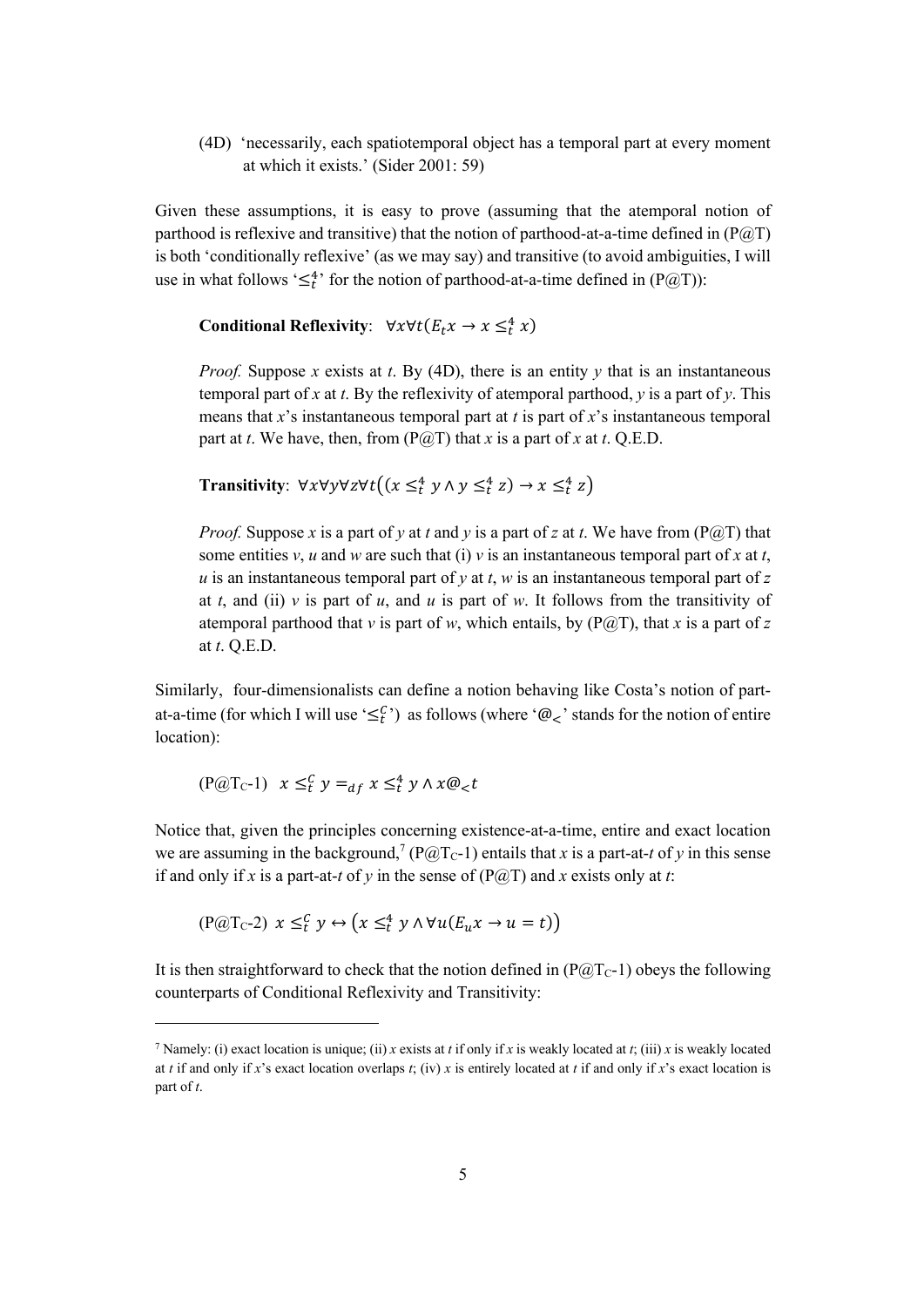Conditional Reflexivity\*: 
$$
\forall x \forall t \left( (E_t x \land \forall u (E_u x \to u = t)) \to x \leq_t^c x \right)
$$
  
Transitivity\*:  $\forall x \forall y \forall z \forall t \left( (x \leq_t^c y \land y \leq_t^c z) \to x \leq_t^c z \right)$ 

Suppose, then, that a certain entity *a* existing at more than one time exists at time *t* and has proper-parts-at-*t*: 8

(1)  $Pa \wedge E_t a \wedge \exists y (y <_t^C a)$ 

Given what we said thus far, it is thus possible to prove that *a* is a sum-at-*t* of its proper parts, and thus, given (WHP), that *a* is wholly present at *t*. Given the counterpart of (Sum*t*) defined by means of ' $\leq_t^c$ , to say that *a* is a sum-at-*t* of its proper parts is to say that something overlaps-at-*t a* if and only if it overlaps-at-*t* some of its proper parts:

$$
(\text{Sum-}t^*) S_t(a, y <^c_t a) \leftrightarrow \forall z \left( O_t z a \leftrightarrow \exists y (y <^c_t a \land O_t y z) \right)
$$

Therefore, in order to prove that *a* is a sum-at-*t* of its proper parts it is sufficient to prove both directions of the biconditional featuring on the right-hand-side of (Sum-*t\**):

$$
(\text{Sum-}t^*\text{-rhs}) \ \forall z \left( O_t z a \leftrightarrow \exists y (y <^C_t a \land O_t y z) \right)
$$

As for the left-to-right direction of (Sum-*t*\*-rhs), suppose that a certain entity *b* overlapsat-*t a*: 9

$$
(2) \quad O_t^C ab
$$

This means that there is some entity *c* such that *c* is a part-at-*t* of both *a* and *b*

$$
(3) \quad c \leq_t^c a \land c \leq_t^c b
$$

It follows from (PPT), the first conjunct of  $(3)$ , and the first conjunct of  $(1)$  that *c* is a *proper*-part-at-*t* of *a*:

$$
x <_t^C y =_{af} x \leq_t^C y \land x \neq y
$$

$$
O_t^C xy =_{df} \exists z (z \leq_t^C x \land z \leq_t^C y)
$$

<sup>8</sup> This notion of proper-part-at-*t* is defined as follows:

<sup>9</sup> This notion of overlap-*t* is defined as follows: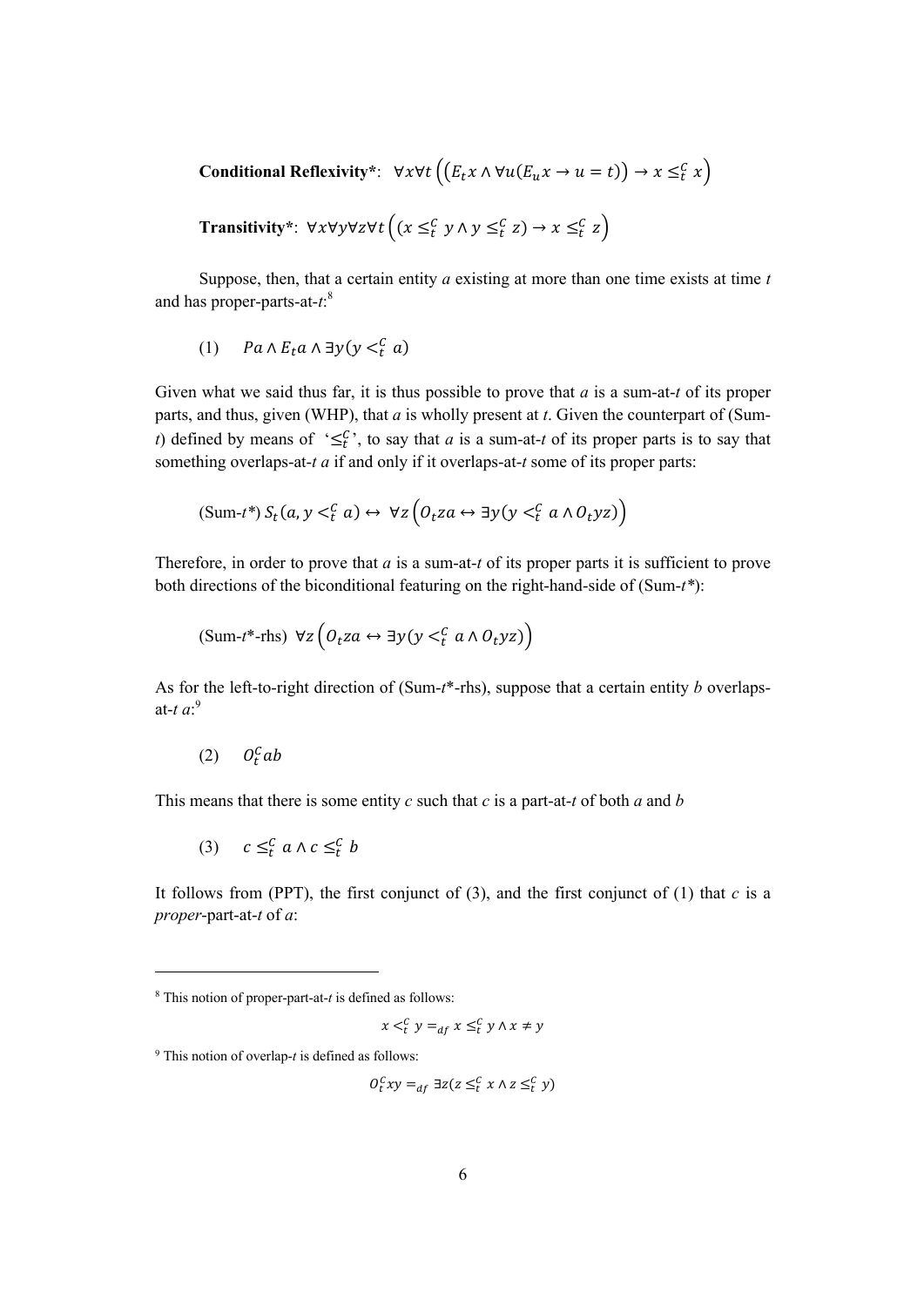(4)  $c <_t^c a$ 

From  $(P@Tc-2)$  we have that *c* exists only at *t*. It follows, thus, from Conditional Reflexivity\* that *c* is part-at-*t* of itself. Therefore, *c* is a proper part of *a* that is both a partat-*t* of itself and of *b*, which means that *b* overlaps-at-*t* something that is a proper-part-at-*t* of *a*:

$$
(5) \quad \exists z (z <_t^C a \land O_t^C z b)^{10}
$$

From (2) and (5) it follows, by generalization, that everything that overlaps-at-*t a* overlapsat-*t* at least some of its proper-parts-at-*t*:

$$
(6) \quad \forall z \left( 0_t^c z a \to \exists y (y <_t^c a \land 0_t^c z y) \right)
$$

As for the right-to-left direction of (Sum-*t*\*-rhs), suppose that two entities *b* and *c* are such that *b* overlaps-at-*t c* and *c* is a proper-part-at-*t* of *a*:

$$
(7) \qquad O_t^C bc \wedge c <_t^C a
$$

*b* and *c* have thus a part-at-*t* in common. Let *d* be their common part-at-*t*:

$$
(8) \t d \leq_t^C b \wedge d \leq_t^C c
$$

*d* is a part-at-*t* of *c*. In turn, *c* is a (proper) part-at-*t* of *a* (as the second conjunct of (7) says). From Transitivity\* it follows, thus, that *d* is also part-at-*t* of *a*:

$$
(9) \quad d \leq_t^c a
$$

Therefore, *d* is a part-at-*t* of both *a* and *b*, so that they overlap-at-*t*:

 $(10)$   $O_t^C$ ab

It follows from (7) and (10) (by existential generalization, conditional proof, and universal generalization) that everything that overlaps-at-*t* a proper part-at-*t* of *a* also overlaps-at-*t a*:

<sup>&</sup>lt;sup>10</sup> Notice that (5) can be shown to follow from (3) even without assuming (PPT) and allowing, thus, persisting objects to be part of themselves at times at which they exist. In fact, if the entity *c* that we are supposing to be part-at-*t* of both *a* and *b* is identical to *a* it still follows that *b* overlaps-at-*t* some of the proper parts-at-*t* of *a*. We are assuming that *a* has proper parts-at-t. Let *d* any of these proper parts-at-t of *a*. By ( $P@T<sub>C</sub>$ -2), *d* exists only at *t*. By Conditional Reflexivity\* *d* is thus part-at-*t* of itself. However, by Transitivity\* *d* is also a part-att of *b*, so that *d* is indeed a proper part-at-t of *a* that overlaps-at-t *b*.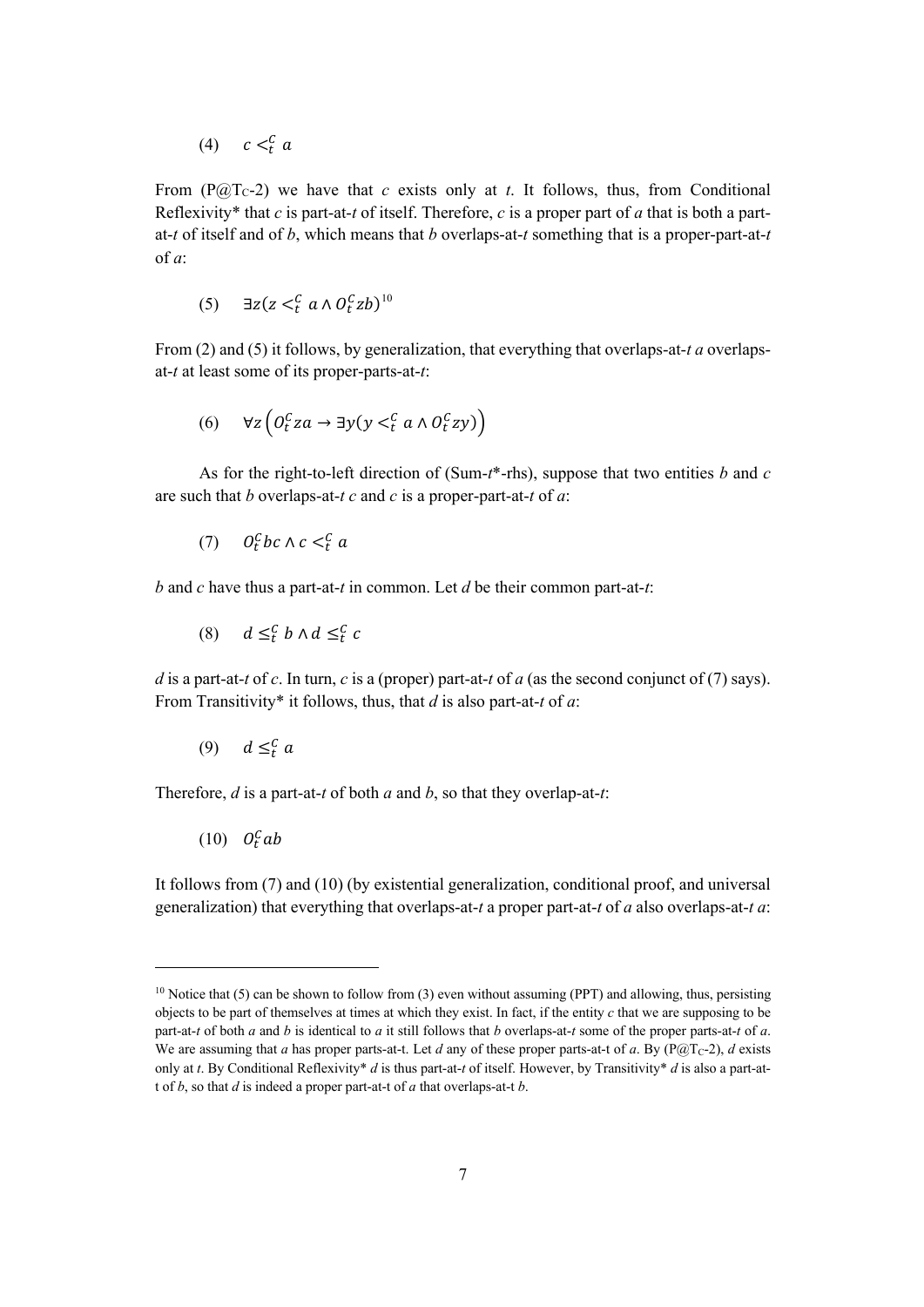(11)  $\forall z (\exists y (y <_t^C a \land 0_t^C yz) \rightarrow 0_t^C z a))$ 

(Sum-*t*\*-rhs) clearly follows from (6) and (11), and from (Sum-*t*\*-rhs) and (Sum-*t*\*) we have, thus, that *a* is a sum-at-*t* of everything that is a proper-part-at-*t* of *a*:

$$
(12) S_t^c(a, y <_t^c a)
$$

Hence, there is something that is both (i) the sum-at-*t* of everything that is a proper-partat-*t* of *a* and (ii) identical to *a*:

$$
(13) \quad \exists z (S_t^C(z, y <_t a) \land z = a))
$$

Since we are assuming that *a* exists-at-*t* and *a* has proper-parts-at-*t* it follows from (WHP) that *a* is indeed wholly present at *t*:

 $(14)$  *a* is wholly present at *t* 

Therefore, Costa's definition of 'being wholly present' entails that also fourdimensionalists like Sider (2001) should claim that every entity that exists at a time *t* and has proper parts at *t* (in Costa's sense) is wholly present at *t*.

The root of the problem with (WHP) appears to be following. In order to argue that his definition of being wholly present is able to distinguish between three-dimensionalism and four-dimensionalism, Costa claims:

In general, a four-dimensionalist would not take a four-dimensional object to be identical to a *sum* of proper parts that an object has at any time of its persistence. At best, a four-dimensionalist would take such a *sum* to be one of the proper temporal parts of the object at the given time. But since such a *sum* is a proper temporal part of the object, it is also is a proper part of it, and therefore it is not numerically identical to it. (Costa, 2020: 11; italics mine).

In this passage Costa appears to equivocate between the *temporal* notion of sum and the *atemporal* one. In fact, when Costa says that 'a four-dimensionalist would not take a fourdimensional object to be identical to a *sum of proper parts* that an object has at any time of its persistence' this claim is *correct* if the notion of sum at play is the *atemporal* notion of sum (formulated by means of the *atemporal* notions of parthood and overlap):

$$
(Sum) S(x, \phi y) =_{df} \forall z (Ozx \leftrightarrow \exists y (\phi y \land Owz))
$$

In fact, if we assume, as Costa does, that the relevant proper parts at *t* of an object *x* exist only at *t*, then the atemporal sum of those entities is indeed only an instantaneous temporal part of *x*. Instead, as we have proved above, the claim is *incorrect* if understood by means